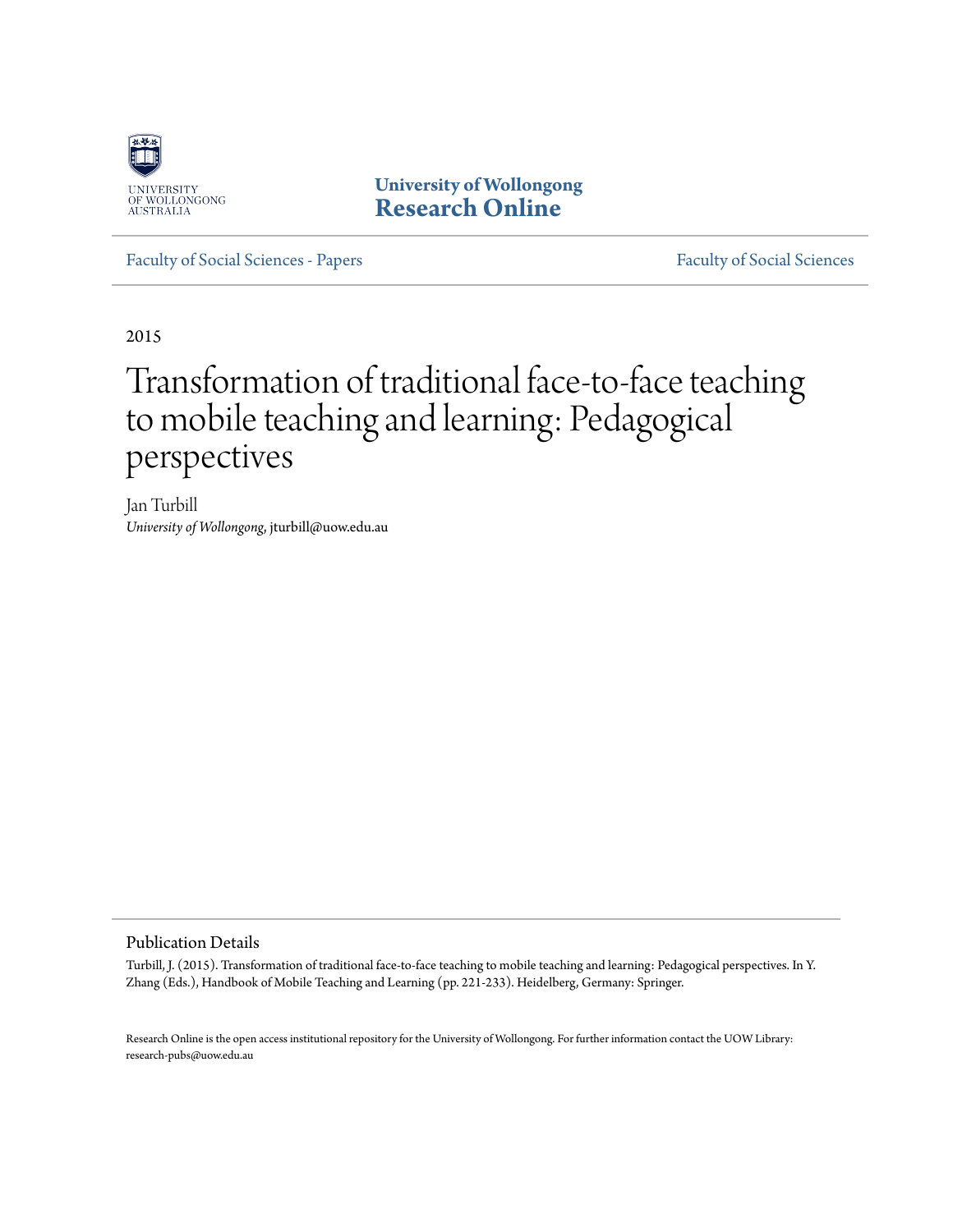#### Transformation of traditional face-to-face teaching to mobile teaching and learning: Pedagogical perspectives

#### **Abstract**

Teaching students in a face-to-face context has been and, in many institutions of education, still is the only form of teaching in higher education. However, in the past 20 years, there has been a slowly increasing movement toward transforming the higher education teaching and learning experience from face-to-face to a mobile online learning experience. For most teachers this move is quite a challenge and raises many issues and questions. These include questions such as: What mobile technologies are available to employ? What teaching practices are best to use? Will student learning outcomes be better or worse as a result? And for many the question asked is simply how can this be done? In this chapter a framework for designing and implementing "online" pedagogy is shared. This framework is underpinned by Turbill's (From a personal theory to a grounded theory in staff development. Unpublished doctoral dissertation, University of Wollongong, Wollongong, 1994; The role of a facilitator in a professional learning system: the frameworks project. In: Hoban G (ed) Teacher learning for educational change: a systems thinking approach. Open University Press, Buckingham, pp 94-114, 2002) integrative theory of learning and draws on Herrington and Bunker's (Quality teaching online: putting pedagogy first. In: Quality conversations, proceedings of the 25th HERDSA annual conference, Perth, 7-10 July 2002, pp 305-312) pedagogical guidelines. Both are unpacked and explained using a case study that provides the reader with a pedagogical perspective that is both doable and proven to be successful.

#### **Keywords**

pedagogical, traditional, transformation, learning, mobile, teaching, perspectives, face

#### **Disciplines**

Education | Social and Behavioral Sciences

#### **Publication Details**

Turbill, J. (2015). Transformation of traditional face-to-face teaching to mobile teaching and learning: Pedagogical perspectives. In Y. Zhang (Eds.), Handbook of Mobile Teaching and Learning (pp. 221-233). Heidelberg, Germany: Springer.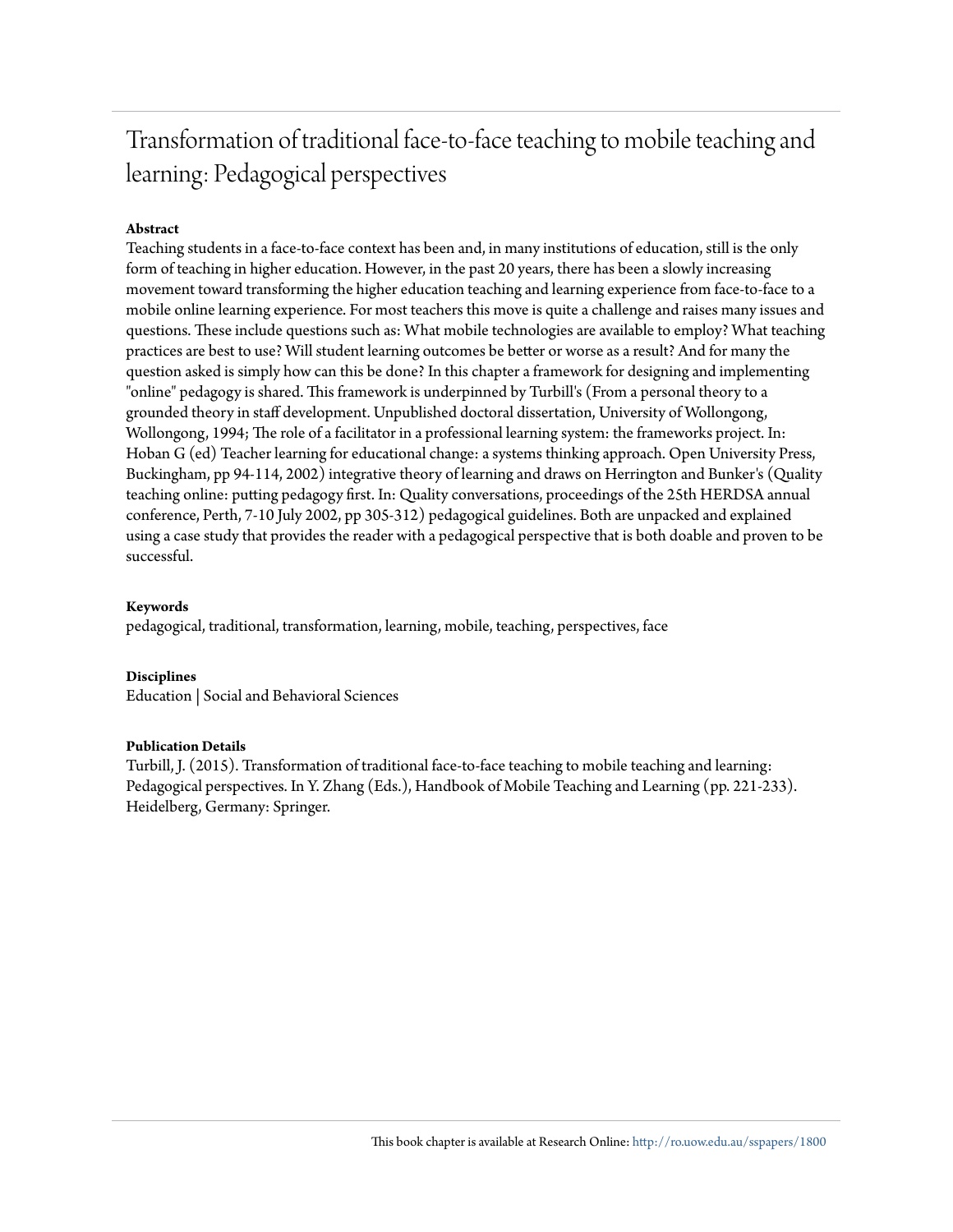# **Transformation of Traditional Face-to-Face Teaching to Mobile Teaching and Learning: Pedagogical Perspective**

JanTurbill  $<sup>1</sup>$ </sup>

(1)

University of Wollongong, Building 40, 2500 Wollongong, NSW, Australia

**Jan Turbill Email:** [jturbill@uow.edu.au](mailto:jturbill@uow.edu.au)

## Abstract

Teaching students in a face-to-face context has been and, in many institutions of education, still is the only form of teaching in higher education. However, in the past 20 years, there has been a slowly increasing movement toward transforming the higher education teaching and learning experience from face-to-face to a mobile online learning experience. For most teachers this move is quite a challenge and raises many issues and questions. These include questions such as: What mobile technologies are available to employ? What teaching practices are best to use? Will student learning outcomes be better or worse as a result? And for many the question asked is simply how can this be done? In this chapter a framework for designing and implementing "online" pedagogy is shared. This framework is underpinned by Turbill's (From a personal theory to a grounded theory in staff development. Unpublished doctoral dissertation, University of Wollongong, Wollongong, 1994; The role of a facilitator in a professional learning system: the frameworks project. In: Hoban G (ed) Teacher learning for educational change: a systems thinking approach. Open University Press, Buckingham, pp 94–114, 2002) integrative theory of learning and draws on Herrington and Bunker's (Quality teaching online: putting pedagogy first. In: Quality conversations, proceedings of the 25th HERDSA annual conference, Perth, 7–10 July 2002, pp 305–312) pedagogical guidelines. Both are unpacked and explained using a case study that provides the reader with a pedagogical perspective that is both doable and proven to be successful.

**Keywords** Face-to-face teaching – Online learning – Pedagogy – Learning theory – Community of learners

## 1 Introduction

In the past 20 years, there has been a slowly increasing movement toward transforming higher education teaching and learning experiences from traditional face-to-face to mobile online learning. For most teachers this move has been quite a challenge and raised many issues, concerns, and questions. These include questions such as: What mobile technologies are available to employ? What teaching practices are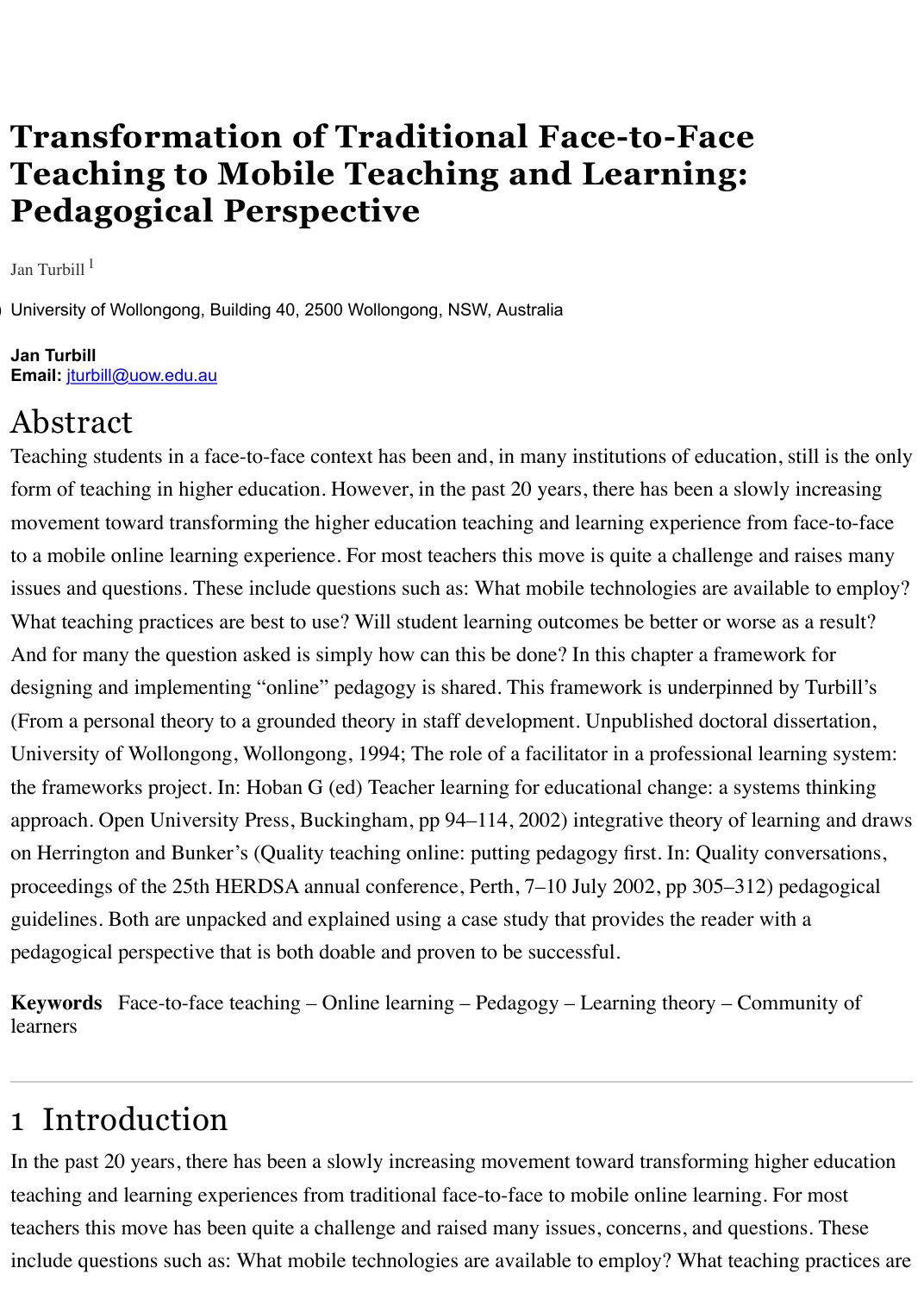best to use? Will student learning outcomes be better or worse as a result? And for many the question asked is simply how can this be done? In this chapter a framework for designing and implementing "online" pedagogy is explored. This framework is underpinned by Turbill's ( *[1994](file:///Users/jturbill/Downloads/ManuscriptFiles-2/manuscript.html#CR10)*, *[2002](file:///Users/jturbill/Downloads/ManuscriptFiles-2/manuscript.html#CR12)*) integrative theory of learning and draws on Herrington and Bunker's ( *[2002](file:///Users/jturbill/Downloads/ManuscriptFiles-2/manuscript.html#CR4)*) pedagogical guidelines. Both are unpacked and explained using a case study that provides the reader with a pedagogical perspective that is both doable and proven to be successful.

#### 2 Background

Most teachers enjoy their face-to-face teaching in higher education learning. It has been the "tried and true" way of teaching for many decades, and they feel comfortable and confident in this "way" of teaching. Usually the face-to-face approach for large cohorts of students comprises 1–2 h of lectures followed by 1 h smaller tutorial classes. In some cases when the cohort of students is smaller, it is possible to run 2–3 h face-to-face classes. *Teaching Reading* was such a class. The class of usually 10–15 students was developed and designed by a senior academic (who for the purpose of this chapter will be named Dr. Brock) and aimed to explore the range of theories and practices involved in the teaching of reading at the postgraduate level. The student cohort of mostly practicing teachers came together for 3 h "same time, same place" each week for 13 weeks (Redmond *[2011](file:///Users/jturbill/Downloads/ManuscriptFiles-2/manuscript.html#CR9)*). The class had been rated highly by the students for 5 years in each semester of the academic year.

The predictable flow of the 3 h involved:

- Discussion of set weekly readings and tasks in groups of three
- New input provided in the form of "mini" lecture by the teacher
- Collaborative small group workshops aimed to discuss and apply new input  $\bullet$
- A whole group sharing and "pulling together" of ideas, outcomes, and challenges  $\bullet$
- Review of homework for the following week, clarification of assessments (when needed), and  $\bullet$ any other issues

Critical to the effectiveness of the class was the assessment practices/tasks that were designed to be accumulative over the 13 weeks. Each week students were required to read and review a set article (between-session readings [BSR]) and to trial and review a given teaching practice (between-session tasks [BST]). They were asked to provide a one-page summary for each, identifying connections to their current and future professional practice. Students used their reflective one pager during the weekly sharing and discussion that always began our class. They submitted their weekly responses for marking every few weeks, and the marks are accumulated into final grades for assessments 1 and 2, respectively. The final assessment required students to review all their responses for the two assignments, reread where needed, and write an evidence-based rationale and teaching plan on the topic "Effective Teaching of Reading in My Context." Overall students and teacher rated the subject as very effective for their learning and for the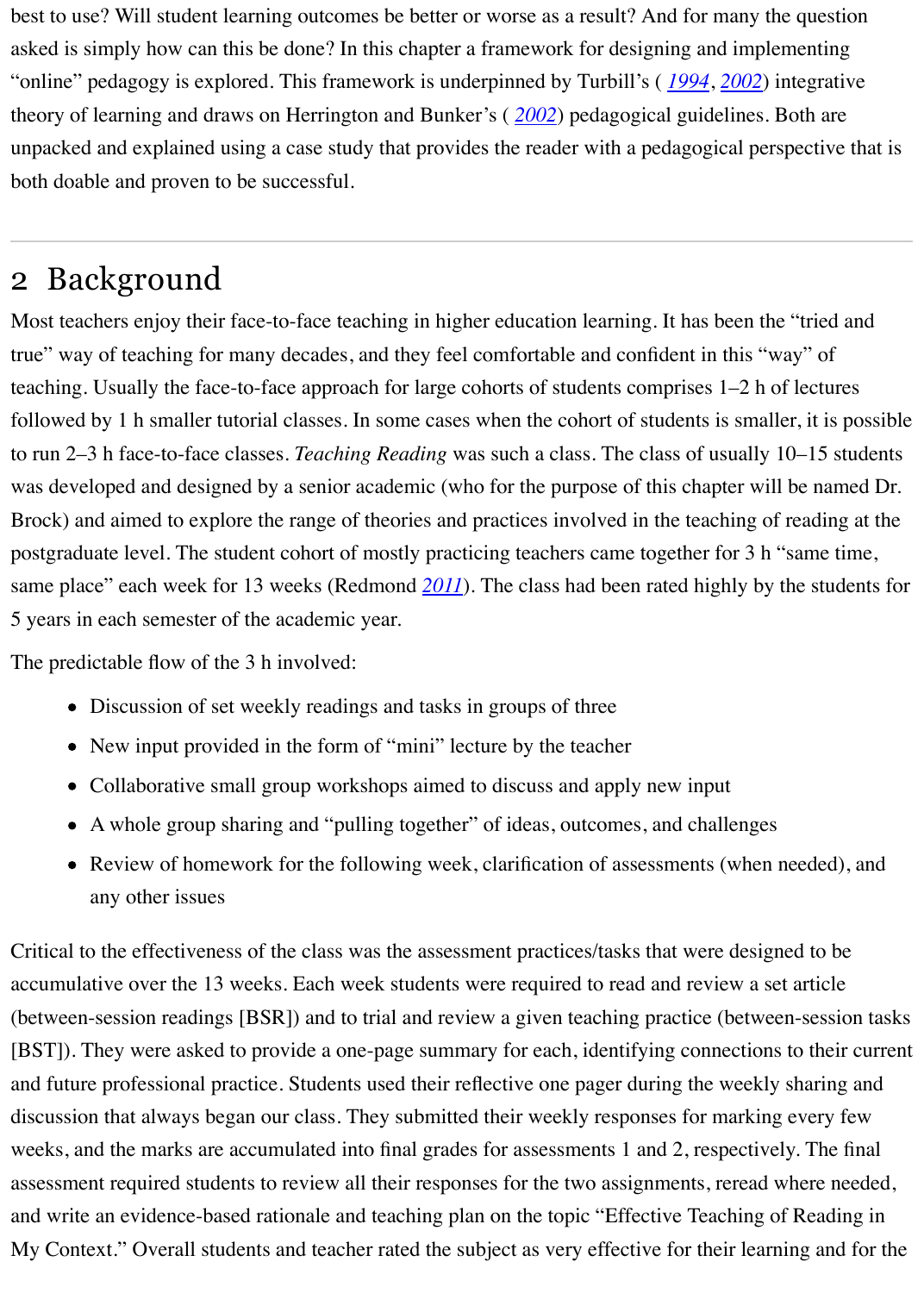changes in reading pedagogy that followed.

Students learned a lot from each other as well as from the teacher. They were able to discuss current issues as they arose and keep each other up to date with new reading research and practices. The teacher was able to introduce points of interest from the media and newly published articles as they occurred. As the weeks passed students became a "community of learners " (Barth *[1990](file:///Users/jturbill/Downloads/ManuscriptFiles-2/manuscript.html#CR2)*), sharing personal experiences of family and homelife as well as teaching and learning experiences from their respective classrooms. In any one class there was a range of teaching contexts and experiences. For example, in one class there were three teachers of many years of experience who had taught children from Grade 1 through to Grade 6, two high school teachers both with a science background, two specialist teachers of English, one teacher in his third year of teaching Grade 1, a teacher in the local prison, and another who taught vocational education (plumbing). Such a range of experiences led to rich discussions and many stories.

Therefore when this small but successful face-to-face graduate class was forced to "go online" using mobile technologies, it created a great deal of anxiety and uncertainty for Dr. Brock. There were two key reasons provided for this decision. Firstly, Dr. Brock was informed that the faculty could no longer sustain small classes of 10 or so students, and secondly, it was hoped that the online format would attract both national and international graduate students who were prepared to enroll in asynchronous classes. In particular a small private university in Minnesota, USA, had shown keen interest in offering an online version of this course in their newly developed doctoral program. And so the challenge began for this teacher. Just how does one transform a 13-week effective 3-h face-to-face class into an online format without losing teaching and learning opportunities such as interaction, reflection, sharing, and most importantly collaboration? How does one create the community of learners that was so evident in the face-to-face approach?

At the time there was little published research to guide such a move, nor were there sophisticated learning platforms available today. However, Dr. Brock had just completed her doctoral studies into what constituted effective professional development for teachers. The study developed a grounded theory of pedagogy that led to active and deep professional learning. Dr. Brock believed that this theory could be used as a framework to both guide and support the transformation of her face-to-face class to an online space.

In what follows is a clear explanation of this grounded theory and how it "works." Moreover the principles of this theory are used to demonstrate how Dr. Brock transformed her face-to-face synchronous class to an effective online asynchronous learning experience. Current research is juxtaposed throughout the explanation in order to respond to the many issues raised throughout this transformation. Finally key principles are highlighted in order to provide a sound pedagogical perspective for developing online and mobile learning.

# 3 A Framework for Designing and Implementing "Online"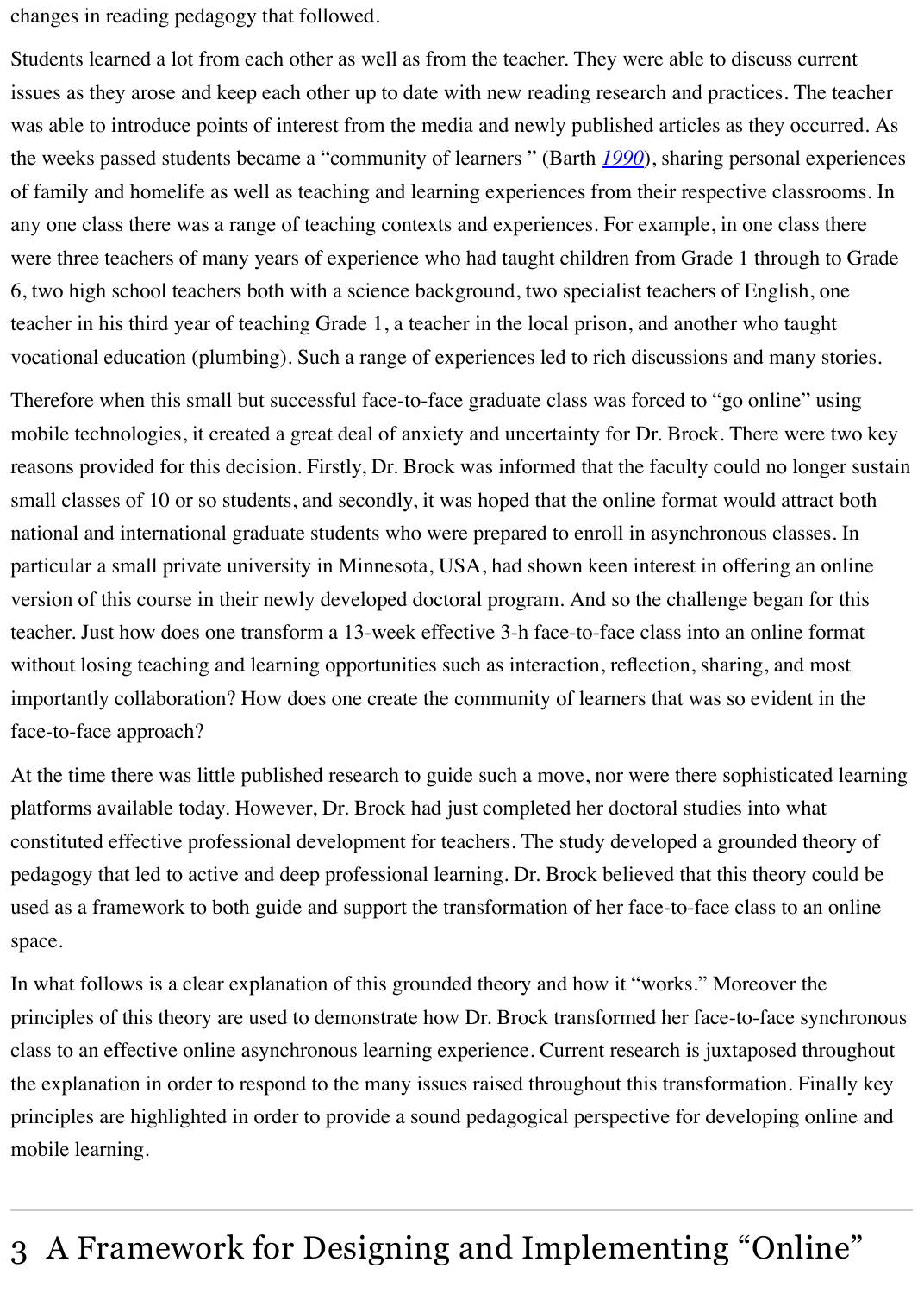### Pedagogy

The model described in Fig.  $\underline{1}$  is a visual representation of "an integrative theory of learning" (Turbill *[1994](file:///Users/jturbill/Downloads/ManuscriptFiles-2/manuscript.html#CR10)*, *[2002](file:///Users/jturbill/Downloads/ManuscriptFiles-2/manuscript.html#CR12)*). The theory emerged from research that investigated the "why" and "how" of a highly successful professional learning program for teachers. It can be used as a guide and frame for developing any teaching and learning enterprises. It aligns readily with action learning (Aubusson et al. *[2009](file:///Users/jturbill/Downloads/ManuscriptFiles-2/manuscript.html#CR1)*; Albers *[2008](file:///Users/jturbill/Downloads/ManuscriptFiles-2/manuscript.html#CR14)*) and transformative pedagogy (Meyers *[2008](file:///Users/jturbill/Downloads/ManuscriptFiles-2/manuscript.html#CR7)*) and is underpinned by the principles of social constructivism (Twomey Fosnot *[1996](file:///Users/jturbill/Downloads/ManuscriptFiles-2/manuscript.html#CR13)*).



#### **Fig. 1** An integrated theory of learning (Turbill *[1994](file:///Users/jturbill/Downloads/ManuscriptFiles-2/manuscript.html#CR10)*, *[2002](file:///Users/jturbill/Downloads/ManuscriptFiles-2/manuscript.html#CR12)*)

Briefly, the model depicted in Fig. [1](file:///Users/jturbill/Downloads/ManuscriptFiles-2/manuscript.html#Fig1) demonstrates that there are personal (*inside-out view*) and external ( *outside in view*) dimensions of learning that need to be considered in any learning enterprise. All learners (students) bring some background knowledge, beliefs, and/or views about that which they are about to learn ( *My Personal Theory*) that underpin their existing knowledge, attitudes, and actions ( *My Theory in Practice*). This inside-out view is constantly being challenged and informed (or should be) by new information, ideas and input ( *The Theories of Others*), and new actions and practices ( *Theories of Others in Practice*). Both dimensions are important and need to be valued equally. Critical in the construction of "new learning or knowledge" is the integration between "my inside view" and "the outside view" of that which is to be learned. Key drivers of such integration are the interactive processes that occur through reflection, sharing, and collaboration.

The model dictates therefore that certain structures and processes should be put in place for such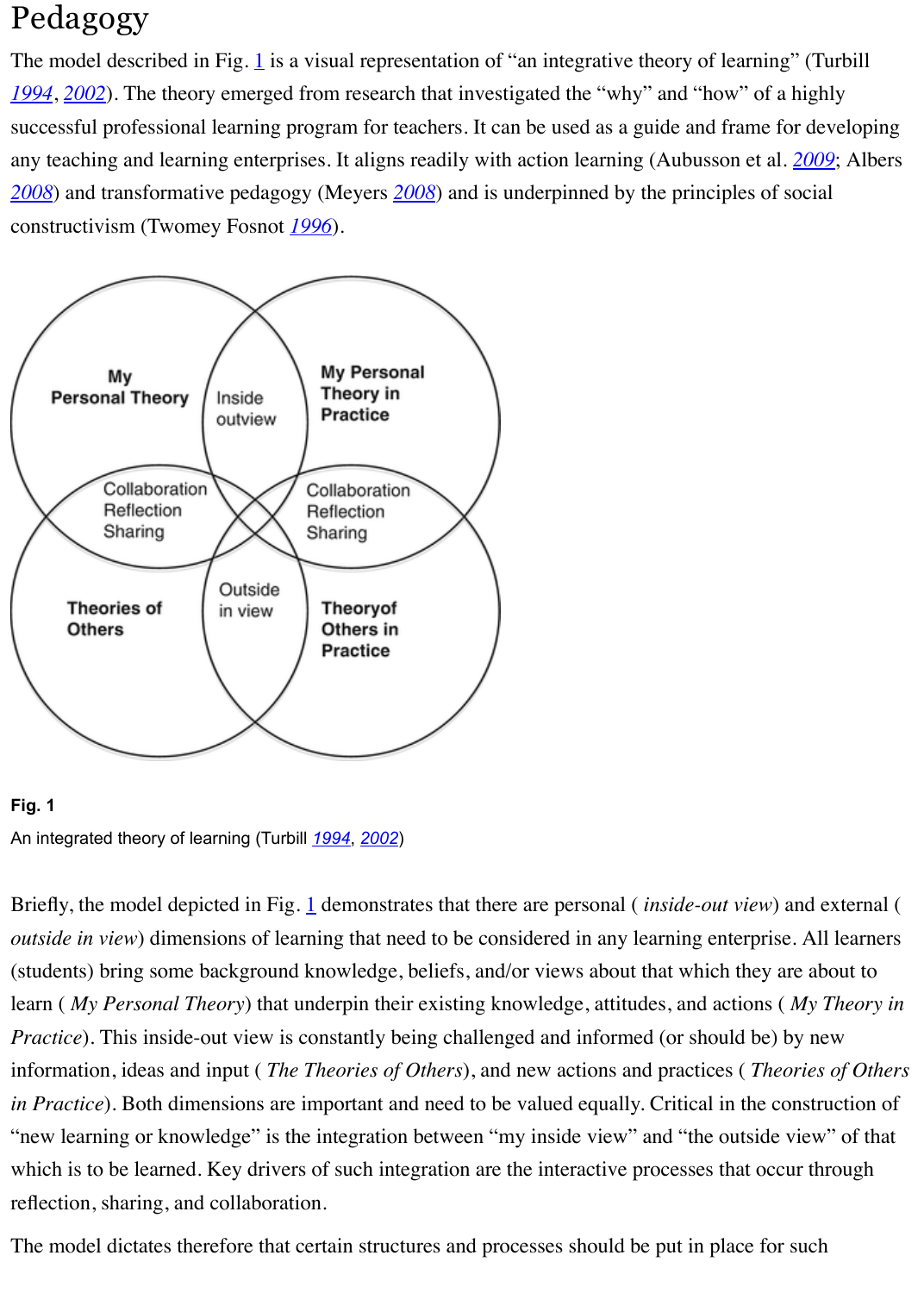interaction and integration to occur. This, in turn, leads to deep learning and understandings that becomes *My Personal Theory*. Langer ( *[1998](file:///Users/jturbill/Downloads/ManuscriptFiles-2/manuscript.html#CR5)*) refers to such learning as moving toward "mindful learning" in that the knowledge and understandings are said to be "known"; however, the knower is conscious that such knowing will be constantly challenged and changing.

For such a state of knowing to occur, the structures (e.g., teaching practices, assessments) and processes need to be carefully aligned and indeed synergistic in their operation. Thus the challenge for the teacher, the designer, the developer, or facilitator of that which is to be "learned" becomes choosing the "right" mix of structures and their respective processes so that optimal learning conditions not only exist but are made operational in such a way that they will become synergistic (Turbill *[1994](file:///Users/jturbill/Downloads/ManuscriptFiles-2/manuscript.html#CR10)*, *[2002](file:///Users/jturbill/Downloads/ManuscriptFiles-2/manuscript.html#CR12)*).

With the skillful and judicious selection of structures (teaching practices and assessment tasks), a learning culture is created in which there are sufficient learning processes in place to engage and enable deep learning. These include:

- Time for reflection, both written and spoken
- Time for sharing experiences and responses to readings with peers  $\bullet$
- Opportunities for collaborative learning in small groups
- Opportunities to try and/or apply new practices
- Input (new knowledge) through a variety of media  $\bullet$
- Readings that support, extend, and challenge the various concepts introduced in the course  $\bullet$
- Opportunities to work collaboratively (Turbill *[2001](file:///Users/jturbill/Downloads/ManuscriptFiles-2/manuscript.html#CR11)*)

No one structure is sufficient, and none is more important than another, but together they operate synergistically so that any potential inhibiting factor in the learning culture will have only a temporary lifespan as learners work through what they want or need to know and learn. In such learning cultures, trusting and caring relationships develop. Learners become highly supportive of one another's efforts and understandings. A shared meaning begins to develop among the learners and with it a shared language. This does not mean that everyone has the same views, beliefs, or depth of knowledge – far from it – but it does mean that members of the learning culture begin to understand one another's perspectives. The learning culture moves toward what Barth ( *[1990](file:///Users/jturbill/Downloads/ManuscriptFiles-2/manuscript.html#CR2)*) calls a "community of learners." Such a community develops a sense of belonging that Lave and Wenger ( *[1991](file:///Users/jturbill/Downloads/ManuscriptFiles-2/manuscript.html#CR6)*) argue is an intrinsic condition for the creation and sharing of knowledge.

### 4 Principles for Designing and Implementing Online Courses

Having made the decision to go "online," Dr. Brock found there were many more decisions ahead. Before trying to adapt the teaching and learning activities (the structures) she had used successfully in her faceto-face teaching space, it was found she needed to learn just what technologies were available to her and her students in an online learning space, a learning space where students would no longer participate in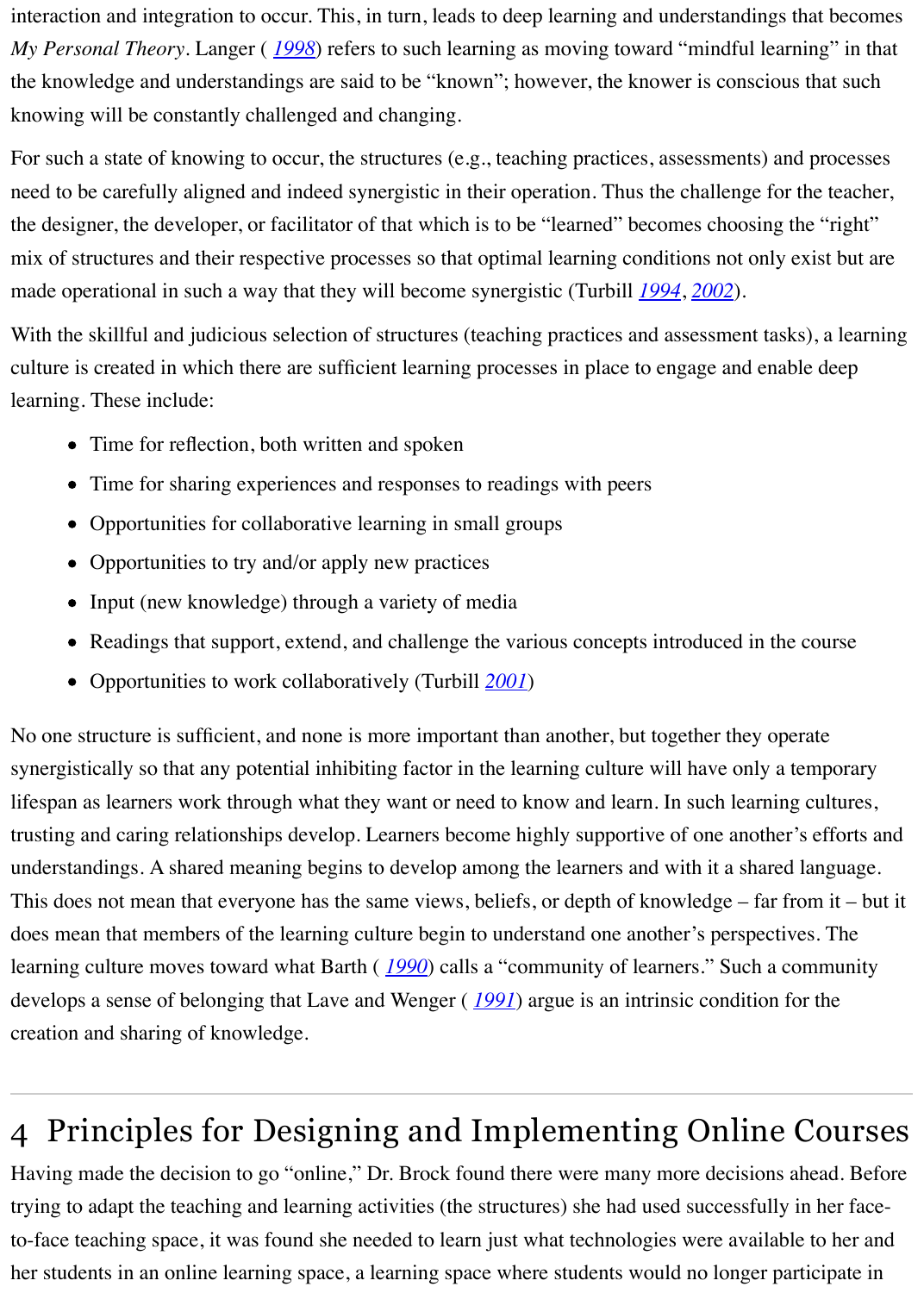the "same time, same place" approach. In particular, it was necessary to learn what mobile technologies her institution supported and just how to go about seeking support in knowing what affordances these offered to best enhance her teaching and engage her learners.

Redmond ( *[2011](file:///Users/jturbill/Downloads/ManuscriptFiles-2/manuscript.html#CR9)*, p. 1051) explains, "The changing nature of both the student body and available technologies have required academics to change their approaches." She offers four categories of teaching and learning spaces, namely:

- *1.* Same time, same place – participants operate in the more traditional face-to-face teaching approach.
- *2.* Different time, same place – participants interact in the same space with all participants, but at a time they choose, for example, asynchronous online discussions.
- *3.* Same time, difference place participants work independently but, at the same time, use online social media tools such as Skype and videoconferencing.
- *4.* Different time, different place participants are separated geographically and by time and operate always in asynchronous mode.

The choice of teaching and learning space is contingent upon the range and availability of technology tools and the affordances these offer. Redesigning a face-to-face traditional course using an integrative pedagogical approach underpinned by constructivism also requires changes in roles and responsibilities of teacher and students, use of technology, relationships, and sometimes a perceived change of prestige and power (Redmond *[2011](file:///Users/jturbill/Downloads/ManuscriptFiles-2/manuscript.html#CR9)*).

There are many successful structures that Dr. Brock had used in face-to-face teaching. But which of these would transfer successfully to an online learning space was an unknown in the first instance. Herrington and Bunker's ( *[2002](file:///Users/jturbill/Downloads/ManuscriptFiles-2/manuscript.html#CR4)*, p. 307) pedagogical guidelines help to address this decision. Their guidelines take into account the affordances offered by the mobile technologies and "assist both academics and instructional designers as they design new online units." Moreover the guidelines can be used as an evaluative tool "to assess the quality of existing online units determining areas of possible improvement."

These guidelines serve as a useful framework to keep in mind as one moves to the actual designing of the online course.

### 5 Building an Online Course

The first step in developing an online course should be to scope out a "big picture" of all the "structures" needed in the course. Figure  $2$  is such a scoping of the big picture of the online course for the graduate class *Teaching Reading* that Dr. Brock developed. The process of scoping the overview highlighted the many connections between and among the range of structures that had been so effectively part of the faceto-face class and that were highly desirable to be part of an online class. Working through this process also highlighted the areas where there was going to be the need for technology designer support.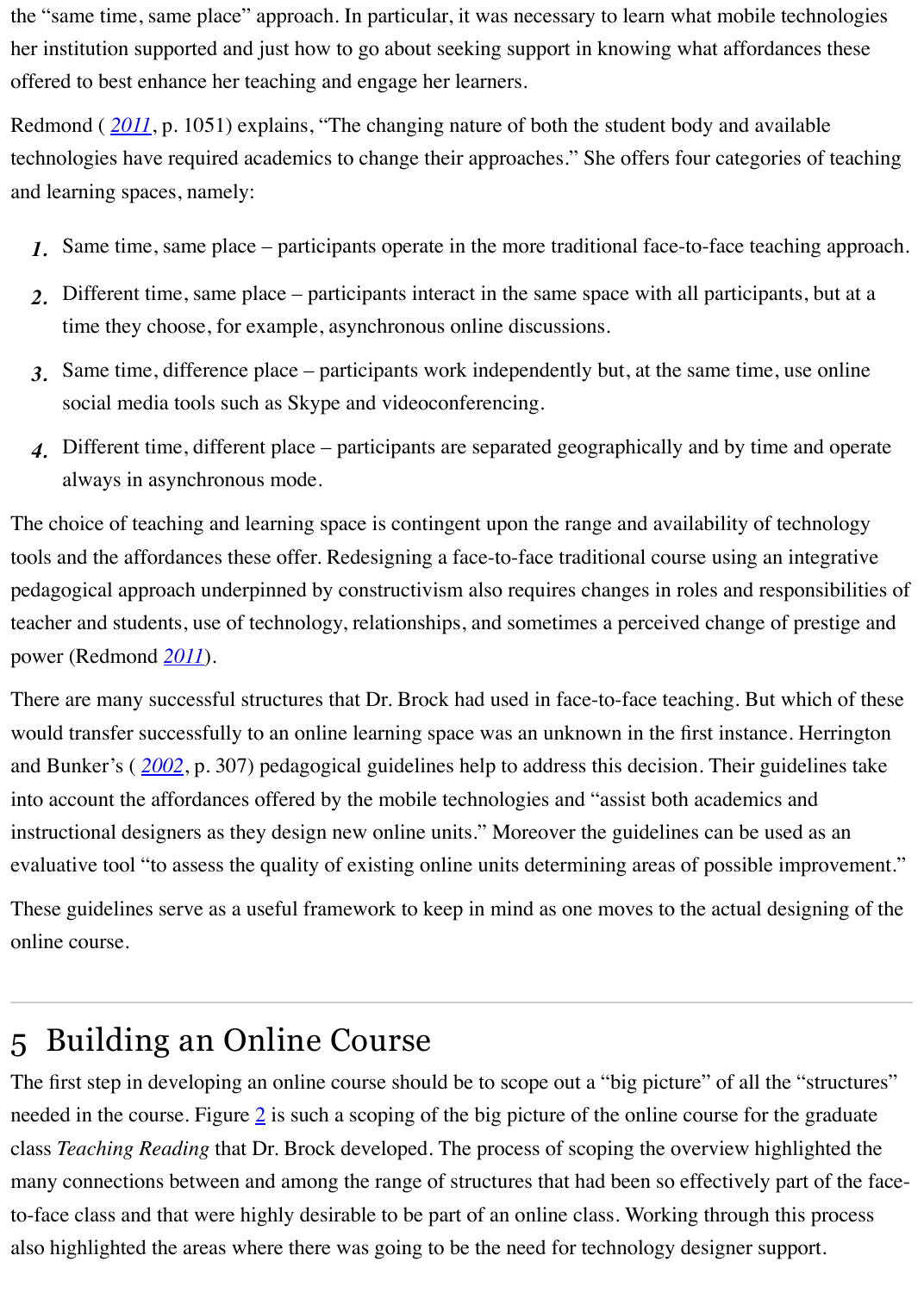



Having scoped out the design of the course as a whole, it became apparent that the weekly topics, activities, workshops, and readings for the whole course need to be prepared and "ready to go" before the course began. The teaching space, "different time – different place" (Redmond *[2011](file:///Users/jturbill/Downloads/ManuscriptFiles-2/manuscript.html#CR9)*), required that the logic and flow of the key concepts, workshop tasks, and understandings needed to be clearly written and highly explicit so students could move through the topics with as little confusion as possible. Keeping the guidelines in Table [1](file:///Users/jturbill/Downloads/ManuscriptFiles-2/manuscript.html#Tab1) clearly in mind supported Dr. Brock's desire to develop an engaging learner-centered environment with many opportunities for collaboration and real-life tasks and problems in the teaching of reading.

| Table 1<br>Pedagogical guidelines (Herrington and Bunker 2002) |                                                                                                                               |                                                                                                                                                            |  |
|----------------------------------------------------------------|-------------------------------------------------------------------------------------------------------------------------------|------------------------------------------------------------------------------------------------------------------------------------------------------------|--|
|                                                                | <b>Description</b>                                                                                                            | <b>Examples</b>                                                                                                                                            |  |
| <b>Authentic</b><br>tasks                                      | The learning activities involve tasks<br>that reflect the way in which the<br>knowledge will be used in real-life<br>settings | • Problem-based learning<br>activities using real-life contexts<br>• Learning tasks based in<br>workplace settings<br>• Tasks are complex and<br>sustained |  |
| <b>Opportunities</b><br>for<br>collaboration                   | Students collaborate to create products<br>that could not be produced individually                                            | • Tasks are set that require<br>students to collaborate<br>meaningfully<br>• Peer evaluation, industry<br>mentors<br>$\bullet$ Ruddy systems employed to   |  |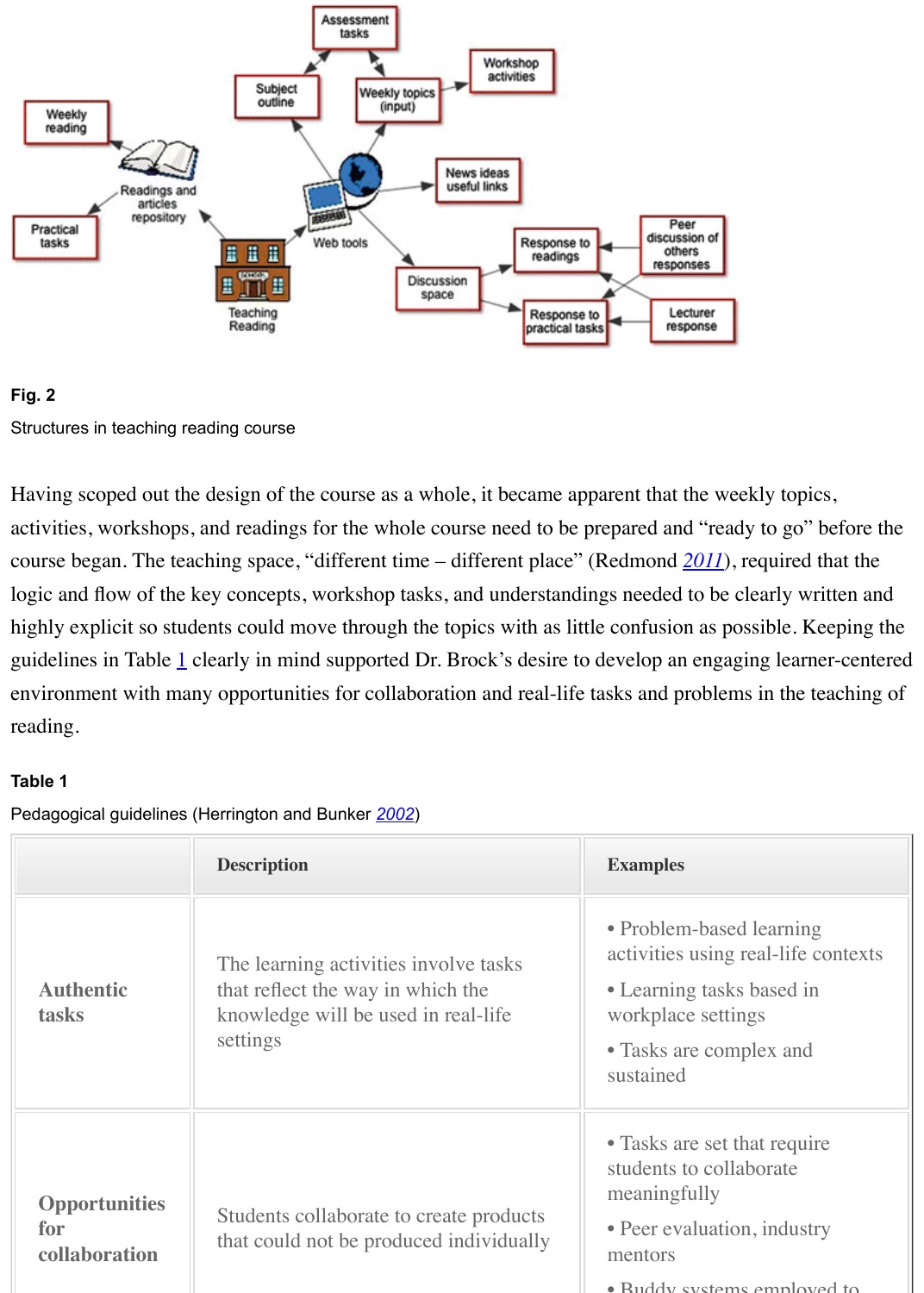|                                      |                                                                                  | Daaay systems employed to<br>connect learners                                                                                                                                                                                                                            |
|--------------------------------------|----------------------------------------------------------------------------------|--------------------------------------------------------------------------------------------------------------------------------------------------------------------------------------------------------------------------------------------------------------------------|
| Learner-<br>centered<br>environments | There is a focus on student learning<br>rather than teaching                     | • Teacher's role is one of coach<br>and facilitator<br>• Inquiry and problem-based<br>learning tasks<br>• Activities support and develop<br>students' metacognitive skills                                                                                               |
| <b>Engaging</b>                      | Learning environments and tasks<br>challenge and motivate learners               | • Interesting complex problems<br>and activities rather than<br>decontextualized theory<br>· Activities arouse students'<br>curiosity and interests<br>• Activities and assessments<br>linked to learners' own<br>experiences                                            |
| <b>Meaningful</b><br>assessments     | Authentic and integrated assessment is<br>used to evaluate students' achievement | • Assessment is integrated with<br>activities rather than separated<br>from them<br>• Opportunity to present<br>polished products rather than<br>simple drafts<br>• Opportunities exist for<br>students and their teachers to<br>provide support on academic<br>endeavor |

Ten topics were developed to be completed by students in the 13-week session. A predictable navigation pane contained all the above structures and was predictable in that it was used for each topic (Fig. [3\)](file:///Users/jturbill/Downloads/ManuscriptFiles-2/manuscript.html#Fig3).



#### **Fig. 3**

Predictable navigation pane

The *Introduction to Topic* outlined the key concepts covered in each topic. *Workshop Tasks* were designed for students to explore the concepts that were being introduced. Students were required to work through these tasks and respond accordingly. Some topics had only one task, while others had up to four shorter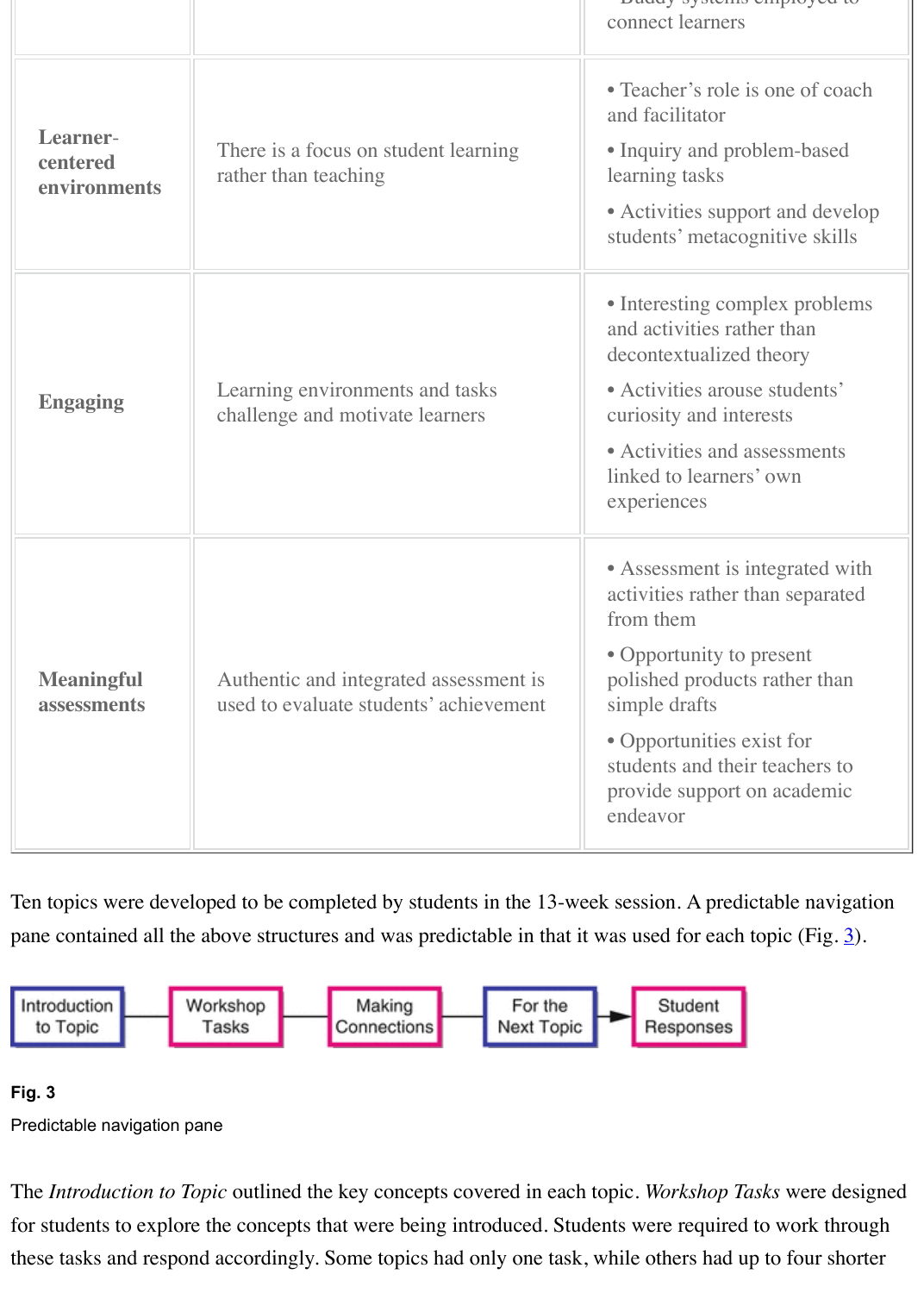tasks. Students were asked to write their responses online and posted them for all to read *(pink outline indicates students' submitted responses)*.

*Making Connections* provided a summary of the key connections that were deemed important in that topic. Students were asked to add further connections, particularly any pertaining to their workplace. *For the Next Topic* listed Between Topic Reading(s) (BTRs) and Between Topic Activities (BTAs) that students were required to carry out and respond to between topics. The former were set readings that students were asked to respond to using two key questions as a framework:

- What are the key points for me in this article?
- What are the implications of these points for *my* teaching of reading in my particular context?

The students' responses were to be composed in "academic" writing, using appropriate citations and referencing, and posted to the online discussion forum found in *Student Responses*. Where relevant, students were to cite their classmates' comments, as these were perceived as published pieces and thus constituted the "theories of others." Students were also encouraged to make connections between their set readings and the practical activities. These responses in turn accumulated, as in the face-to-face class, into two of the three assessment tasks.

## 6 Running the Course

The first online cohort began with nine students and had mixed results. Both students and teacher found it "a lot of work." All argued that the workload had to be reduced. The discussion space was the typical threaded forum and it became unwieldy and confusing. Students complained that often they could not find their peers' responses, and if they did, there was no time to read them, let alone make any personal comments. The discussion space, it was decided, had to be reviewed and changed. An even more disturbing outcome was that students commented that they tended to feel isolated and did not feel they "knew" their fellow classmates. They certainly did not feel part of an "engaging learning community."

Thus while the assessment tasks were deemed to be authentic and meaningful as Herrington and Bunker ( *[2002](file:///Users/jturbill/Downloads/ManuscriptFiles-2/manuscript.html#CR4)*) suggest, the opportunities to collaborate with peers and to feel part of an engaging learning environment were wanting. It was deemed therefore necessary to explore new ways of interacting and sharing with each other within the online space.

Thus several "structures" had to be changed. First, it was decided that in the *Workshop Tasks* students would still be required to post their responses to the activities, but they would be no longer required to respond to each other's posts, although they were encouraged to read each other's postings. Second, in *Making Connections*, it was decided that no response would be required at all. This decision was based on the students' comments that any response they may have posted in *Making Connections* will mostly likely be repeated in their final response. Third, in *Students' Responses* a more organized threaded forum was designed for students to post their structured responses to set readings (BTRs) and activities (BTAs). And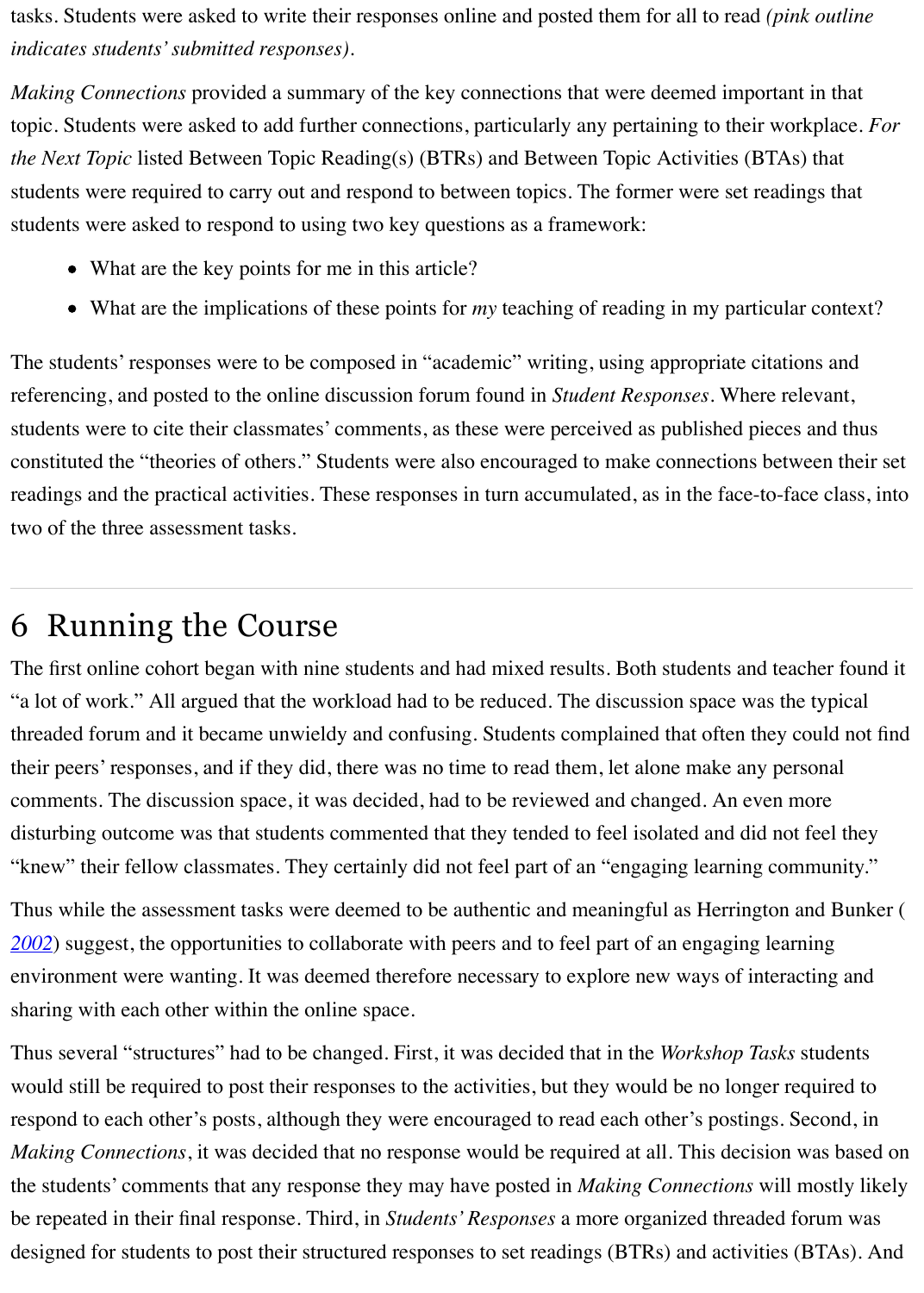finally students were no longer required to respond to each other's postings in this space, unless they wanted to do so.

In order to set up a more informal mode of interaction, an e-mail Listserv was introduced to which students subscribed in the first week of the course. Because e-mail was perceived as more informal, it was hoped students would be more prepared to "talk" to the teacher and one another as they might do in a face-to-face setting. It was in this space where interaction, sharing, reflection, and collaboration could take place, it was hoped, albeit in an asynchronous space.

To ensure that students began to "know" each other, they were asked to post personal background information in their first week's post and where relevant throughout the course. They were also invited to upload a photo of themselves. Dr. Brock modeled this in the first weeks by sharing information about her weekend, her anticipation in meeting new students online, and, as in later posts, stories about her dog, important events, and so on. Students followed suit and shared their teaching contexts, school happenings, stories about their own children and those they taught, and more. Such "chatter" served an important role in allowing all to "know" each member on the Listserv and thus build a "community of learners ." In many cases students who found they lived near each other organized to meet offline over coffee and chat about their work. Those who lived overseas or interstate also developed online friendships by e-mailing and even Skyping each other outside of the class space.

While students' responses to the readings (BTRs) and activities (BTAs) were posted on the designated forum, they were also encouraged to use the Listserv to share key connections, ideas, and questions. This led to some very interesting discussions and debates.

As the facilitator (and if needed moderator) of the Listserv, it was important for Dr. Brock to post (and thus model) relevant news items, web links to YouTube, useful sites, and probing questions and generally to encourage interaction. (It is important to note that social media has now many different mobile technologies that could have been used other than Listserv, and there will be many chapters in this handbook that will provide information about these tools.)

A critical "structure" change was that of the teacher's role. Too often Dr. Brock found that responses to students' questions and comments turned into "mini lectures." This practice tended to deter students from providing comments and input. The literature strongly suggests that it is important that the lecturer **not** be perceived as **the expert** (Burton *[1998](file:///Users/jturbill/Downloads/ManuscriptFiles-2/manuscript.html#CR3)*; Pelz *[2004](file:///Users/jturbill/Downloads/ManuscriptFiles-2/manuscript.html#CR8)*). The course had many "experts" in those who had written the book chapters and journal articles that made up the assigned readings, as well as articles, news items, and so on, that students posted. A teacher's role should be to participate in, mediate, and facilitate student learning in a safe and inviting environment (Meyers *[2008](file:///Users/jturbill/Downloads/ManuscriptFiles-2/manuscript.html#CR7)*). Taking on a more facilitating role rather than an expert role is not easy for teachers. However, many have argued that it is most important that the teacher needs to be the "guide on the side" rather than the "sage on the stage."

### 7 Future Directions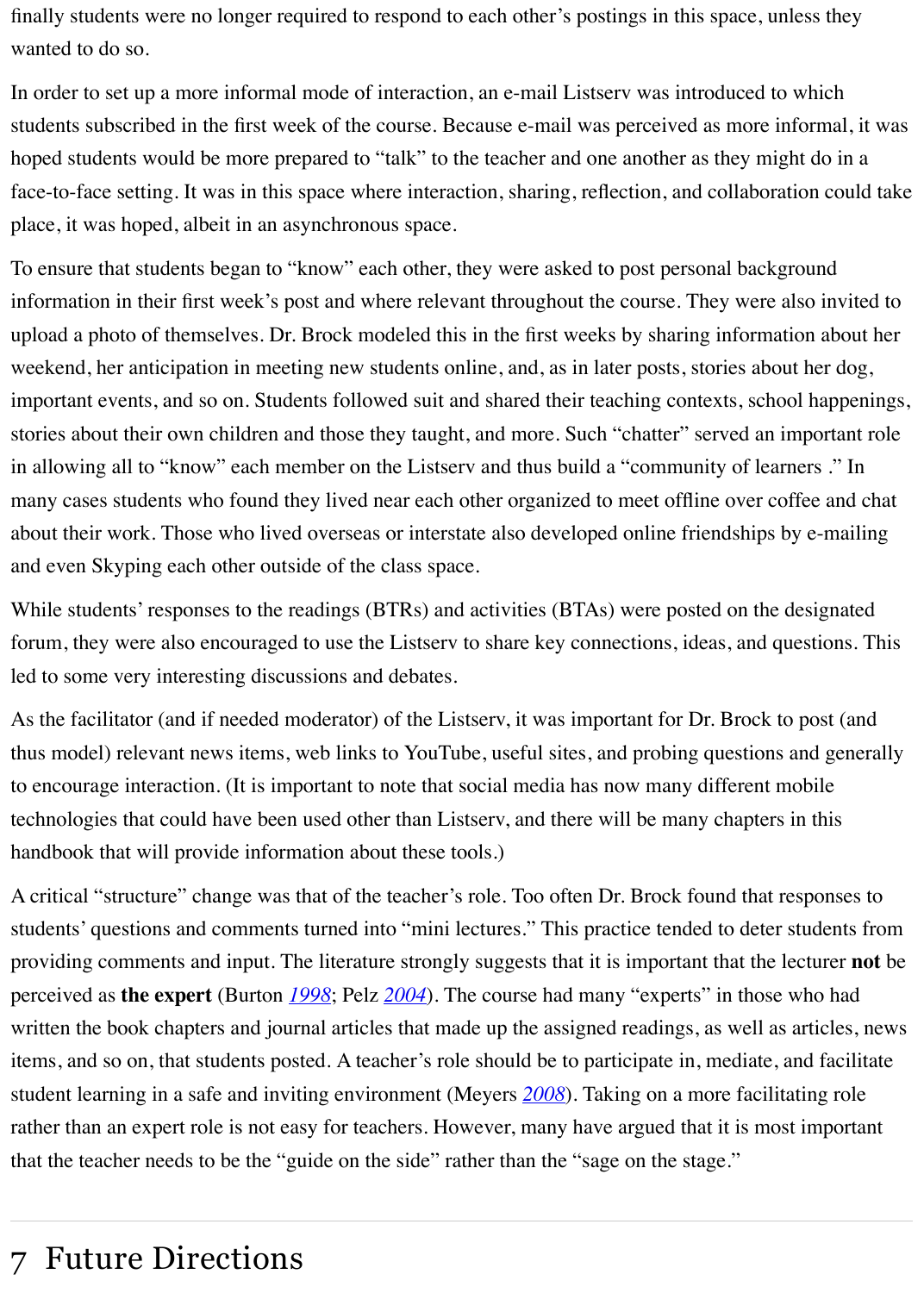Over the ensuring years, these structures and processes have "worked" in each session's course to build a strong community of learners who are highly engaged, who are willing to share and challenge each other, and who develop deep knowledge and analytic skills about the teaching of reading (Meyers *[2008](file:///Users/jturbill/Downloads/ManuscriptFiles-2/manuscript.html#CR7)*). While the online space allows for a general "repository" for the input, tasks, and students' responses, the use of interactive mobile tools is critical in bringing together the personal dimension (inside-out view) and external dimensions (outside in view), as outlined in Fig.  $1$ , in order that there are many opportunities to reflect, collaborate, and share. Students who come from various educational backgrounds and geographical locations become online professional colleagues and friends. A foundation of trust develops where students become self-directed and empowered learners. Meyers ( *[2008](file:///Users/jturbill/Downloads/ManuscriptFiles-2/manuscript.html#CR7)*, p. 220) suggests that online discussions allow students to "express themselves thoughtfully without interruption, which is particularly significant for those at a greater risk for marginalization in [face-to-face] class due to their gender, race, social class or even personality style."

Figure  $\frac{4}{3}$  demonstrates an analysis of the nature of interactions that occurred on the Listserv (or need to occur using any social online medium). Each of these four key interactive structures management and organization, personal contextualizing, professional contextualizing, and knowledge building plays a critical and synergistic role in building that foundation of trust that in turn leads to highly effective learning communities.



#### **Fig. 4**

Structures involved in effective online interaction

The case study experiences and theory shared in this chapter suggest that there are several key practical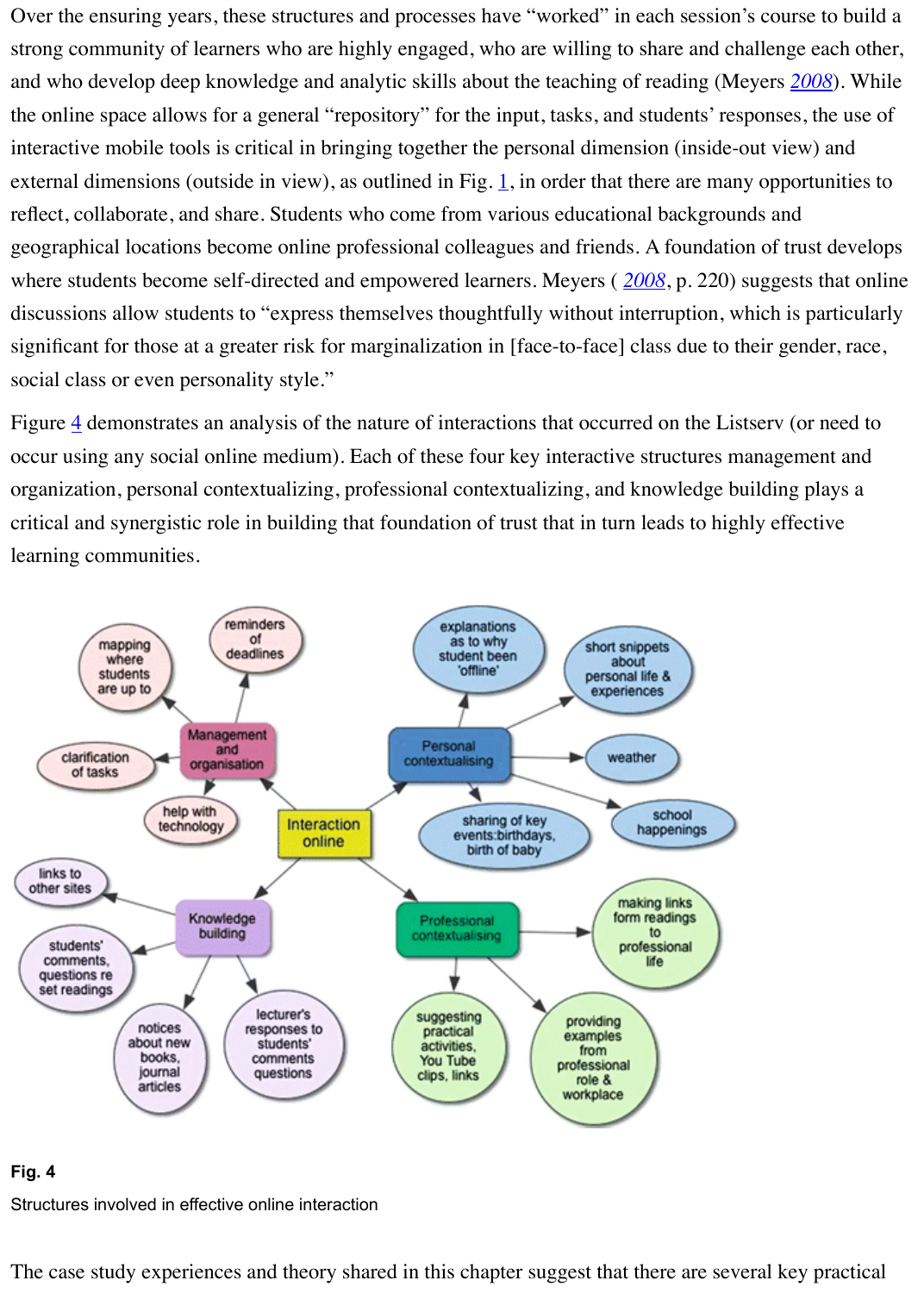principles to be learned and used in order to design and develop effective mobile teaching and learning. These include:

- Tasks need to be clearly described, with the purpose of each made very clear.
- Assessment tasks need to be clearly described and serve as learning experiences in themselves.
- Communication tools need to be chosen to provide students with opportunities "to get to know" and trust each other in order to become a member of a learning community.
- The teacher needs to be a participant in and facilitator of students' learning.
- The teacher needs to "listen" to students and be prepared to be flexible according to their needs.

The pedagogical perspective explored in this chapter can be neatly summarized by Pelz's ( *[2004](file:///Users/jturbill/Downloads/ManuscriptFiles-2/manuscript.html#CR8)*) principles of effective online pedagogy:

- Let the students do (most of) the work.
- Interactivity is heart and soul of effective asynchronous learning.
- Strive for presence.

### 8 Cross-References

[Characteristics of Mobile Teaching and Learning](http://link.springer.com/search?facet-content-type=ReferenceWorkEntry&query=Characteristics%20of%20Mobile%20Teaching%20and%20Learning)

[Mobilizing PD: Professional Development for Sessional Teachers Through Mobile Technologies](http://link.springer.com/search?facet-content-type=ReferenceWorkEntry&query=Mobilizing%20PD%3A%20Professional%20Development%20for%20Sessional%20Teachers%20Through%20Mobile%20Technologies)

## References

Albers, Cheryl. 2008. Improving pedagogy through action learning and scholarship of teaching and learning. *Teaching Sociology* 36(1):79–86. [CrossRef](http://dx.doi.org/10.1177/0092055X0803600110) **E** 

Aubusson, Peter, Robyn Ewing, and Garry Hoban. 2009. *Action learning in schools: Reframing teachers' professional learning and development*. London/New York: Routledge.

Barth, Roland. 1990. *Improving schools from within*. San Francisco: Jossey-Bass.

Burton, Wendy. 1998. Facilitating online learning: Charting the conversation *.* Paper presented at the third annual teaching in the Community Colleges conference, online instruction: trends & issues II, Honolulu. [http://tcc.kcc.hawaii.edu/previous/TCC%201998/paper/burton.html.](http://tcc.kcc.hawaii.edu/previous/TCC%201998/paper/burton.html) Accessed Jan 2011.

Herrington, Anthony and Bunker, Alison. 2002. Quality teaching online: Putting pedagogy first. In *Quality conversations*, *proceedings of the 25th HERDSA annual conference*, Perth, Western Australia, 7–